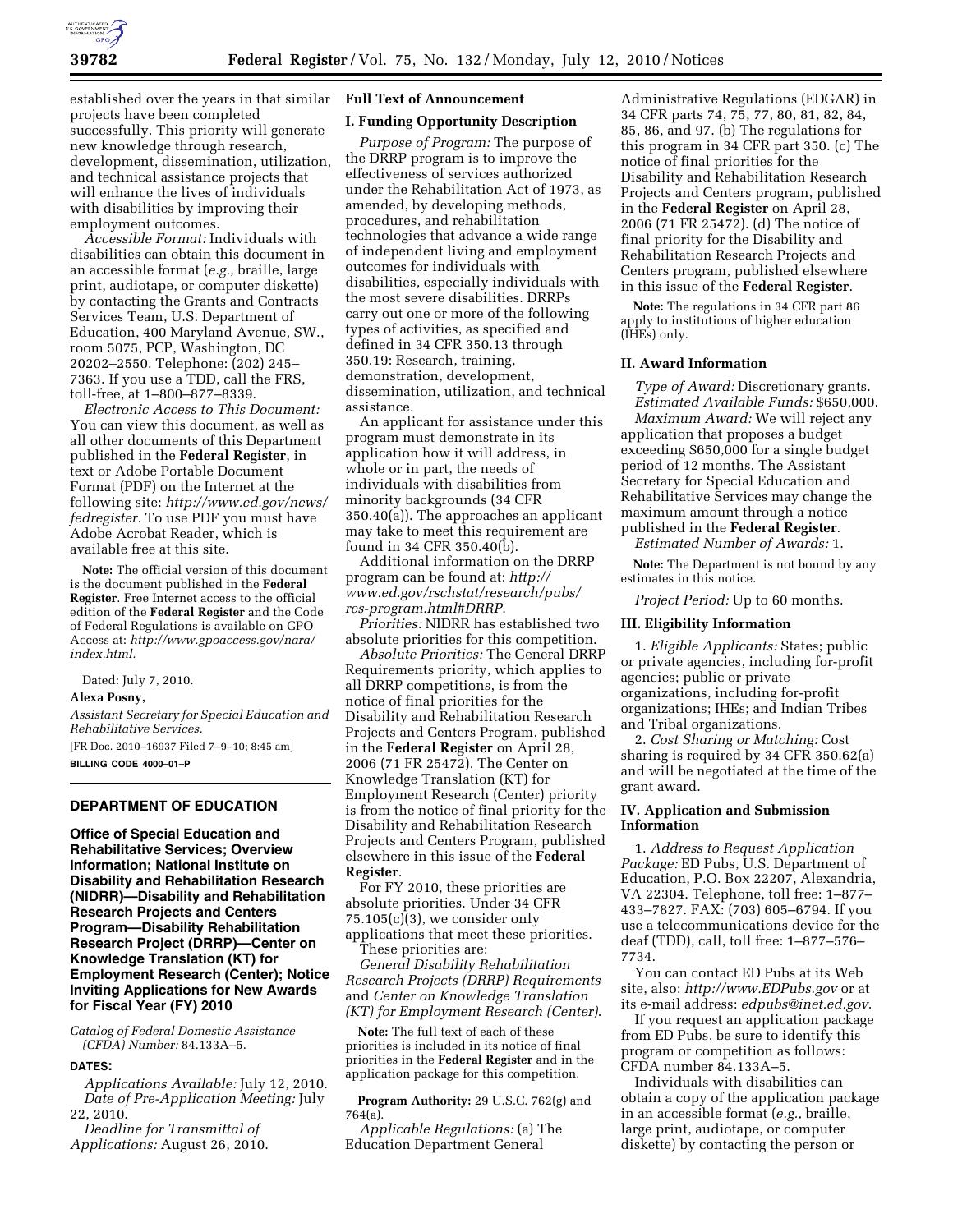team listed under *Accessible Format* in section VIII of this notice.

2. *Content and Form of Application Submission:* Requirements concerning the content of an application, together with the forms you must submit, are in the application package for this competition. Page Limit: The application narrative (Part III of the application) is where you, the applicant, address the selection criteria that reviewers use to evaluate your application. We recommend that you limit Part III to the equivalent of no more than 75 pages, using the following standards:

• A "page" is 8.5" x 11", on one side only, with 1″ margins at the top, bottom, and both sides.

• Double space (no more than three lines per vertical inch) all text in the application narrative. Single spacing may be used for titles, headings, footnotes, quotations, references, and captions, as well as all text in charts, tables, figures, and graphs.

• Use a font that is either 12 point or larger or no smaller than 10 pitch (characters per inch).

• Use one of the following fonts: Times New Roman, Courier, Courier New, or Arial. An application submitted in any other font (including Times Roman or Arial Narrow) will not be accepted.

The recommended page limit does not apply to Part I, the cover sheet; Part II, the budget section, including the narrative budget justification; Part IV, the assurances and certifications; or the one-page abstract, the résumés, the bibliography, or the letters of support. However, the recommended page limit does apply to all of the application narrative section (Part III).

The application package will provide instructions for completing all components to be included in the application. Each application must include a cover sheet (Standard Form 424); budget requirements (ED Form 524) and narrative justification; other required forms; an abstract, Human Subjects narrative, Part III narrative; resumes of staff; and other related materials, if applicable.

3. *Submission Dates and Times: Applications Available:* July 12, 2010.

*Date of Pre-Application Meeting:*  Interested parties are invited to participate in a pre-application meeting and to receive information and technical assistance through individual consultation with NIDRR staff. The preapplication meeting will be held on July 22, 2010. Interested parties may participate in this meeting by conference call with NIDRR staff from the Office of Special Education and

Rehabilitative Services between 1:00 p.m. and 3:00 p.m., Washington, DC time. NIDRR staff also will be available from 3:30 p.m. to 4:30 p.m., Washington, DC time, on the same day, by telephone, to provide information and technical assistance through individual consultation. For further information or to make arrangements to participate in the meeting via conference call or for an individual consultation, contact Lynn Medley, U.S. Department of Education, Potomac Center Plaza (PCP), room 5140, 550 12th Street, SW., Washington, DC 20202– 2700. Telephone: (202) 245–7338 or by e-mail: *lynn.medley@ed.gov*.

*Deadline for Transmittal of Applications:* August 26, 2010.

Applications for grants under this competition must be submitted electronically using the Grants.gov Apply site (Grants.gov). For information (including dates and times) about how to submit your application electronically, or in paper format by mail or hand delivery if you qualify for an exception to the electronic submission requirement, please refer to section IV. 7. *Other Submission Requirements* of this notice.

We do not consider an application that does not comply with the deadline requirements.

Individuals with disabilities who need an accommodation or auxiliary aid in connection with the application process should contact the person listed under **FOR FURTHER INFORMATION CONTACT** in section VII of this notice. If the Department provides an accommodation or auxiliary aid to an individual with a disability in connection with the application process, the individual's application remains subject to all other requirements and limitations in this notice.

4. *Intergovernmental Review:* This program is not subject to Executive Order 12372 and the regulations in 34 CFR part 79.

5. *Funding Restrictions:* We reference regulations outlining funding restrictions in the *Applicable Regulations* section of this notice.

6. *Data Universal Numbering System Number, Taxpayer Identification Number, and Central Contractor Registry:* To do business with the Department of Education, (1) You must have a Data Universal Numbering System (DUNS) number and a Taxpayer Identification Number (TIN); (2) you must register both of those numbers with the Central Contractor Registry (CCR), the Government's primary registrant database; and (3) you must

provide those same numbers on your application.

You can obtain a DUNS number from Dun and Bradstreet. A DUNS number can be created within one business day.

If you are a corporate entity, agency, institution, or organization, you can obtain a TIN from the Internal Revenue Service. If you are an individual, you can obtain a TIN from the Internal Revenue Service or the Social Security Administration. If you need a new TIN, please allow 2–5 weeks for your TIN to become active.

The CCR registration process may take five or more business days to complete. If you are currently registered with the CCR, you may not need to make any changes. However, please make certain that the TIN associated with your DUNS number is correct. Also note that you will need to update your CCR registration on an annual basis. This may take three or more business days to complete.

In addition, if you are submitting your application via Grants.gov, you must (1) be designated by your organization as an Authorized Organization Representative (AOR); and (2) register yourself with Grants.gov as an AOR. Details on these steps are outlined in the Grants.gov 3-Step Registration Guide (*see http:// www.grants.gov/section910/ Grants.govRegistrationBrochure.pdf*).

7. *Other Submission Requirements:*  Applications for grants under this competition must be submitted electronically unless you qualify for an exception to this requirement in accordance with the instructions in this section.

# *a. Electronic Submission of Applications*

Applications for grants under the Disability Rehabilitation Research Projects (DRRP), CFDA Number 84.133A–5, must be submitted electronically using the Governmentwide Grants.gov Apply site at *http://www.Grants.gov.* Through this site, you will be able to download a copy of the application package, complete it offline, and then upload and submit your application. You may not email an electronic copy of a grant application to us.

We will reject your application if you submit it in paper format unless, as described elsewhere in this section, you qualify for one of the exceptions to the electronic submission requirement *and*  submit, no later than two weeks before the application deadline date, a written statement to the Department that you qualify for one of these exceptions. Further information regarding calculation of the date that is two weeks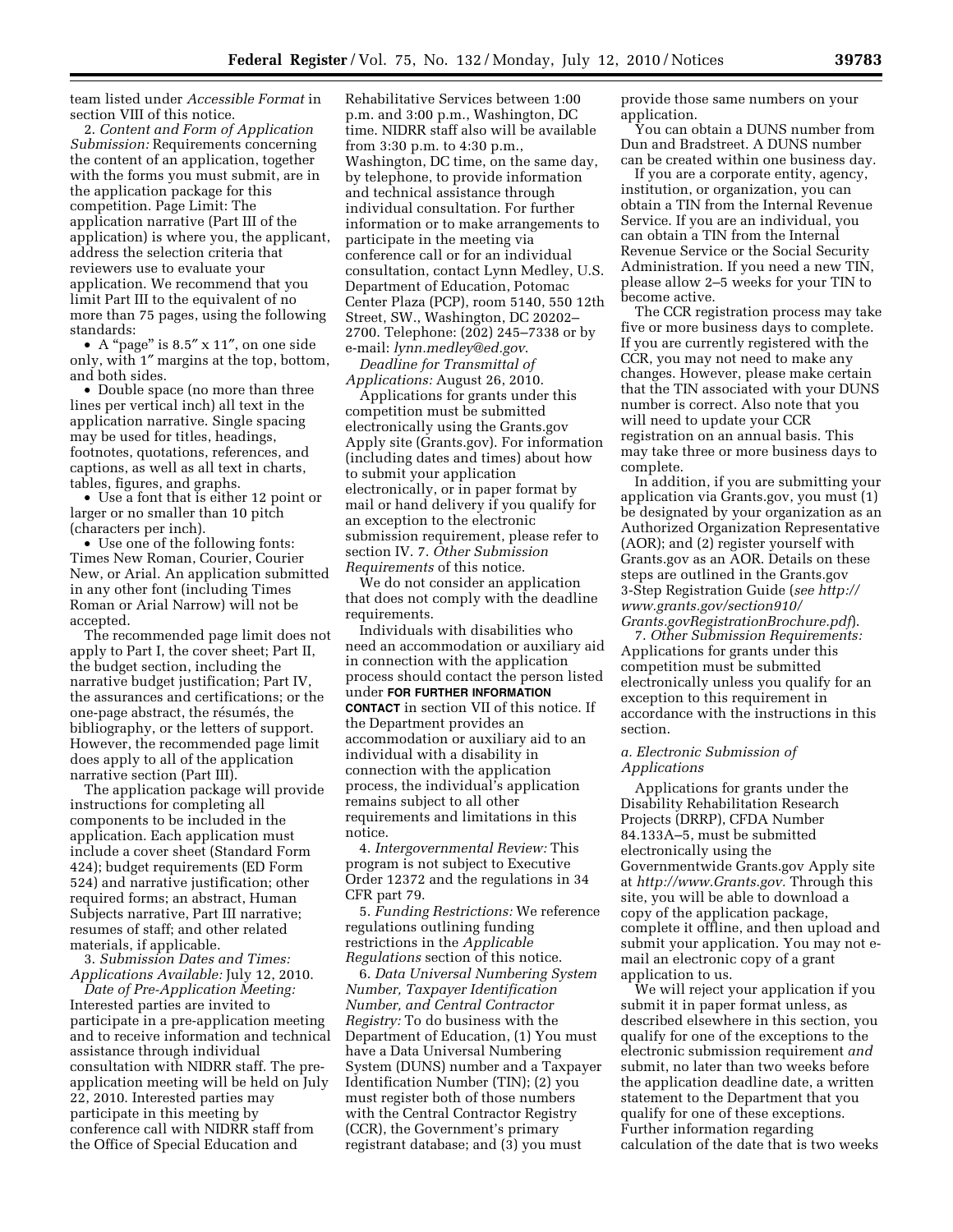before the application deadline date is provided later in this section under *Exception to Electronic Submission Requirement.* 

You may access the electronic grant application for the Disability Rehabilitation Research Projects (DRRP)—CFDA Number 84.133A–5 at *http://www.Grants.gov.* You must search for the downloadable application package for this competition by the CFDA number. Do not include the CFDA number's alpha suffix in your search (*e.g.,* search for 84.133, not 84.133A).

Please note the following:

• When you enter the Grants.gov site, you will find information about submitting an application electronically through the site, as well as the hours of operation.

• Applications received by Grants.gov are date and time stamped. Your application must be fully uploaded and submitted and must be date and time stamped by the Grants.gov system no later than 4:30:00 p.m., Washington, DC time, on the application deadline date. Except as otherwise noted in this section, we will not accept your application if it is received—that is, date and time stamped by the Grants.gov system—after 4:30:00 p.m., Washington, DC time, on the application deadline date. We do not consider an application that does not comply with the deadline requirements. When we retrieve your application from Grants.gov, we will notify you if we are rejecting your application because it was date and time stamped by the Grants.gov system after 4:30:00 p.m., Washington, DC time, on the application deadline date.

• The amount of time it can take to upload an application will vary depending on a variety of factors, including the size of the application and the speed of your Internet connection. Therefore, we strongly recommend that you do not wait until the application deadline date to begin the submission process through Grants.gov.

• You should review and follow the Education Submission Procedures for submitting an application through Grants.gov that are included in the application package for this competition to ensure that you submit your application in a timely manner to the Grants.gov system. You can also find the Education Submission Procedures pertaining to Grants.gov at *http://e-Grants.ed.gov/help/ GrantsgovSubmissionProcedures.pdf.* 

• You will not receive additional point value because you submit your application in electronic format, nor will we penalize you if you qualify for an exception to the electronic

submission requirement, as described elsewhere in this section, and submit your application in paper format.

• You must submit all documents electronically, including all information you typically provide on the following forms: Application for Federal Assistance (SF 424), the Department of Education Supplemental Information for SF 424, Budget Information—Non-Construction Programs (ED 524), and all necessary assurances and certifications.

• You must attach any narrative sections of your application as files in a .DOC (document), .RTF (rich text), or .PDF (Portable Document) format. If you upload a file type other than the three file types specified in this paragraph or submit a password-protected file, we will not review that material.

• Your electronic application must comply with any page-limit requirements described in this notice.

• After you electronically submit your application, you will receive from Grants.gov an automatic notification of receipt that contains a Grants.gov tracking number. (This notification indicates receipt by Grants.gov only, not receipt by the Department.) The Department then will retrieve your application from Grants.gov and send a second notification to you by e-mail. This second notification indicates that the Department has received your application and has assigned your application a PR/Award number (an EDspecified identifying number unique to your application).

• We may request that you provide us original signatures on forms at a later date.

*Application Deadline Date Extension in Case of Technical Issues with the Grants.gov System:* If you are experiencing problems submitting your application through Grants.gov, please contact the Grants.gov Support Desk, toll free, at 1–800–518–4726. You must obtain a Grants.gov Support Desk Case Number and must keep a record of it.

If you are prevented from electronically submitting your application on the application deadline date because of technical problems with the Grants.gov system, we will grant you an extension until 4:30:00 p.m., Washington, DC time, the following business day to enable you to transmit your application electronically or by hand delivery. You also may mail your application by following the mailing instructions described elsewhere in this notice.

If you submit an application after 4:30:00 p.m., Washington, DC time, on the application deadline date, please contact the person listed under **FOR FURTHER INFORMATION CONTACT** in

section VII of this notice and provide an explanation of the technical problem you experienced with Grants.gov, along with the Grants.gov Support Desk Case Number. We will accept your application if we can confirm that a technical problem occurred with the Grants.gov system and that that problem affected your ability to submit your application by 4:30:00 p.m., Washington, DC time, on the application deadline date. The Department will contact you after a determination is made on whether your application will be accepted.

**Note:** The extensions to which we refer in this section apply only to the unavailability of, or technical problems with, the Grants.gov system. We will not grant you an extension if you failed to fully register to submit your application to Grants.gov before the application deadline date and time or if the technical problem you experienced is unrelated to the Grants.gov system.

*Exception to Electronic Submission Requirement:* You qualify for an exception to the electronic submission requirement, and may submit your application in paper format, if you are unable to submit an application through the Grants.gov system because—

• You do not have access to the Internet; or

• You do not have the capacity to upload large documents to the Grants.gov system; *and* 

• No later than two weeks before the application deadline date (14 calendar days or, if the fourteenth calendar day before the application deadline date falls on a Federal holiday, the next business day following the Federal holiday), you mail or fax a written statement to the Department, explaining which of the two grounds for an exception prevent you from using the Internet to submit your application.

If you mail your written statement to the Department, it must be postmarked no later than two weeks before the application deadline date. If you fax your written statement to the Department, we must receive the faxed statement no later than two weeks before the application deadline date.

Address and mail or fax your statement to: Lynn Medley, U.S. Department of Education, 400 Maryland Avenue, SW., room 5140, PCP, Washington, DC 20202–2700. FAX: (202) 245–7323.

Your paper application must be submitted in accordance with the mail or hand delivery instructions described in this notice.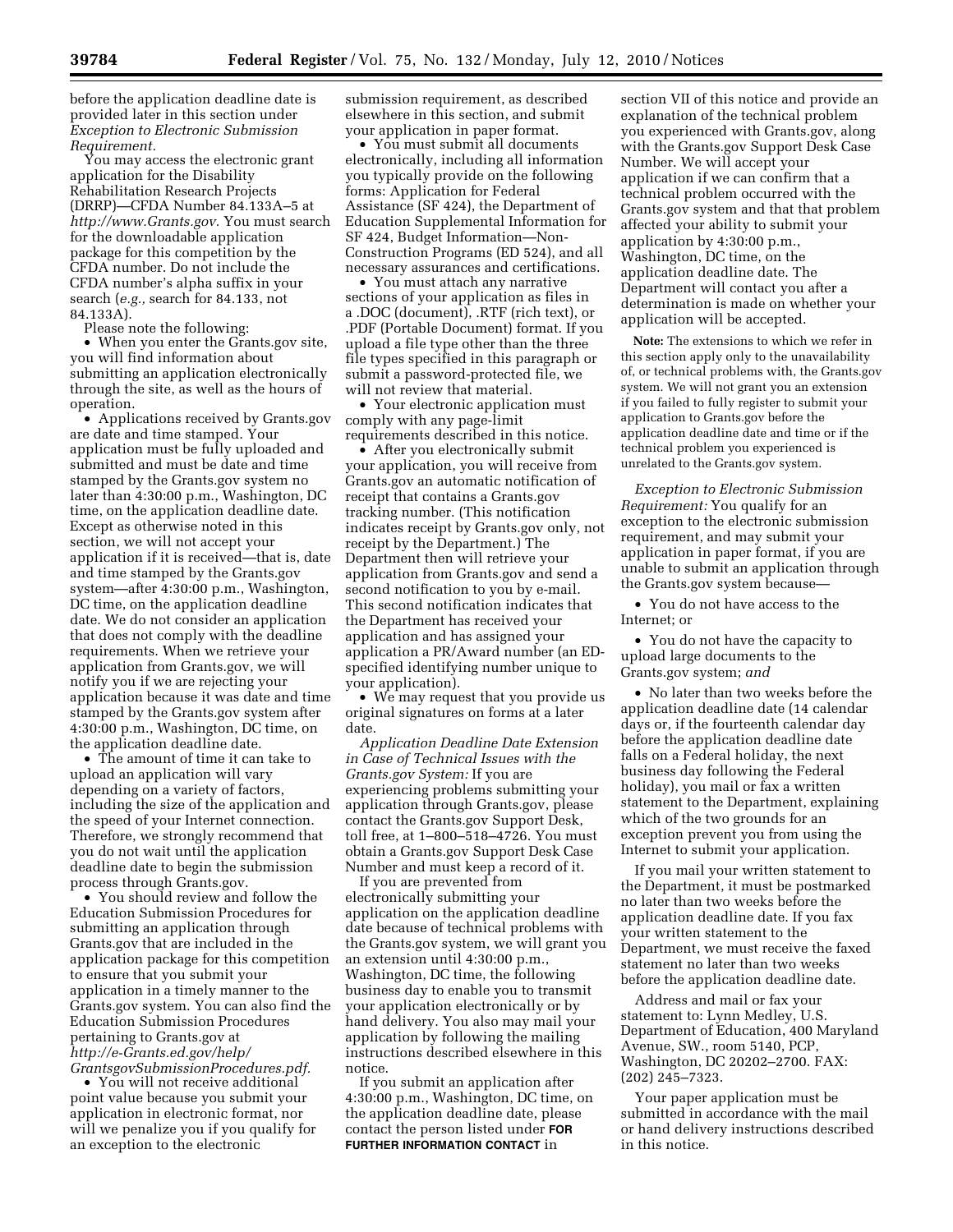*b. Submission of Paper Applications by Mail* 

If you qualify for an exception to the electronic submission requirement, you may mail (through the U.S. Postal Service or a commercial carrier) your application to the Department. You must mail the original and two copies of your application, on or before the application deadline date, to the Department at the following address: U.S. Department of Education, Application Control Center, Attention: (CFDA Number 84.133A–5), LBJ Basement Level 1, 400 Maryland Avenue, SW., Washington, DC 20202– 4260.

You must show proof of mailing consisting of one of the following:

(1) A legibly dated U.S. Postal Service postmark.

(2) A legible mail receipt with the date of mailing stamped by the U.S. Postal Service.

(3) A dated shipping label, invoice, or receipt from a commercial carrier.

(4) Any other proof of mailing acceptable to the Secretary of the U.S. Department of Education.

If you mail your application through the U.S. Postal Service, we do not accept either of the following as proof of mailing:

(1) A private metered postmark.

(2) A mail receipt that is not dated by the U.S. Postal Service.

If your application is postmarked after the application deadline date, we will not consider your application.

**Note:** The U.S. Postal Service does not uniformly provide a dated postmark. Before relying on this method, you should check with your local post office.

# *c. Submission of Paper Applications by Hand Delivery*

If you qualify for an exception to the electronic submission requirement, you (or a courier service) may deliver your paper application to the Department by hand. You must deliver the original and two copies of your application by hand, on or before the application deadline date, to the Department at the following address: U.S. Department of Education, Application Control Center, Attention: (CFDA Number 84.133A–5), 550 12th Street, SW., Room 7041, Potomac Center Plaza, Washington, DC 20202–4260.

The Application Control Center accepts hand deliveries daily between 8:00 a.m. and 4:30:00 p.m., Washington, DC time, except Saturdays, Sundays, and Federal holidays.

**Note for Mail or Hand Delivery of Paper Applications:** If you mail or hand deliver your application to the Department—

(1) You must indicate on the envelope and—if not provided by the Department—in

Item 11 of the SF 424 the CFDA number, including suffix letter, if any, of the competition under which you are submitting your application; and

(2) The Application Control Center will mail to you a notification of receipt of your grant application. If you do not receive this notification within 15 business days from the application deadline date, you should call the U.S. Department of Education Application Control Center at (202) 245– 6288.

## **V. Application Review Information**

*Selection Criteria:* The selection criteria for this competition are from 34 CFR 350.54 and are listed in the application package.

## **VI. Award Administration Information**

1. *Award Notices:* If your application is successful, we notify your U.S. Representative and U.S. Senators and send you a Grant Award Notification (GAN). We may notify you informally, also.

If your application is not evaluated or not selected for funding, we notify you.

2. *Administrative and National Policy Requirements:* We identify administrative and national policy requirements in the application package and reference these and other requirements in the *Applicable Regulations* section of this notice.

We reference the regulations outlining the terms and conditions of an award in the *Applicable Regulations* section of this notice and include these and other specific conditions in the GAN. The GAN also incorporates your approved application as part of your binding commitments under the grant.

3. *Reporting:* At the end of your project period, you must submit a final performance report, including financial information, as directed by the Secretary. If you receive a multi-year award, you must submit an annual performance report that provides the most current performance and financial expenditure information as directed by the Secretary under 34 CFR 75.118. The Secretary may also require more frequent performance reports under 34 CFR 75.720(c). For specific requirements on reporting, please go to *http://www.ed.gov/fund/grant/apply/ appforms/appforms.html.* 

**Note:** NIDRR will provide information by letter to grantees on how and when to submit the final performance report.

4. *Performance Measures:* To evaluate the overall success of its research program, NIDRR assesses the quality of its funded projects through a review of grantee performance and products. Each year, NIDRR examines a portion of its grantees to determine:

• The number of accomplishments (*e.g.,* new or improved tools, methods, discoveries, standards, interventions, programs, or devices) developed or tested with NIDRR funding that have been judged by expert panels to be of high quality and to advance the field.

• The average number of publications per award based on NIDRR-funded research and development activities in refereed journals.

• The percentage of new NIDRR grants that assess the effectiveness of interventions, programs, and devices using rigorous methods.

Each grantee must annually report on its performance through NIDRR's Annual Performance Report (APR) form. NIDRR uses APR information submitted by grantees to assess progress on these measures.

## **VII. Agency Contact**

#### **FOR FURTHER INFORMATION CONTACT:**

Lynn Medley, U.S. Department of Education, 400 Maryland Avenue, SW., room 5140, PCP, Washington, DC 20202–2700. Telephone: (202) 245–7338 or by e-mail: *lynn.medley@ed.gov.* 

If you use a TDD, call the Federal Relay Service (FRS), toll free, at 1–800– 877–8339.

# **VIII. Other Information**

*Accessible Format:* Individuals with disabilities can obtain this document and a copy of the application package in an accessible format (*e.g.,* braille, large print, audiotape, or computer diskette) by contacting the Grants and Contracts Services Team, U.S. Department of Education, 400 Maryland Avenue, SW., room 5075, PCP, Washington, DC 20202–2550. Telephone: (202) 245– 7363. If you use a TDD, call the FRS, toll free, at 1–800–877–8339.

*Electronic Access to This Document:*  You can view this document, as well as all other documents of this Department published in the **Federal Register**, in text or Adobe Portable Document Format (PDF) on the Internet at the following site: *http://www.ed.gov/news/ fedregister.* To use PDF you must have Adobe Acrobat Reader, which is available free at this site.

**Note:** The official version of this document is the document published in the **Federal Register**. Free Internet access to the official edition of the **Federal Register** and the Code of Federal Regulations is available on GPO Access at: *http://www.gpoaccess.gov/nara/ index.html.*